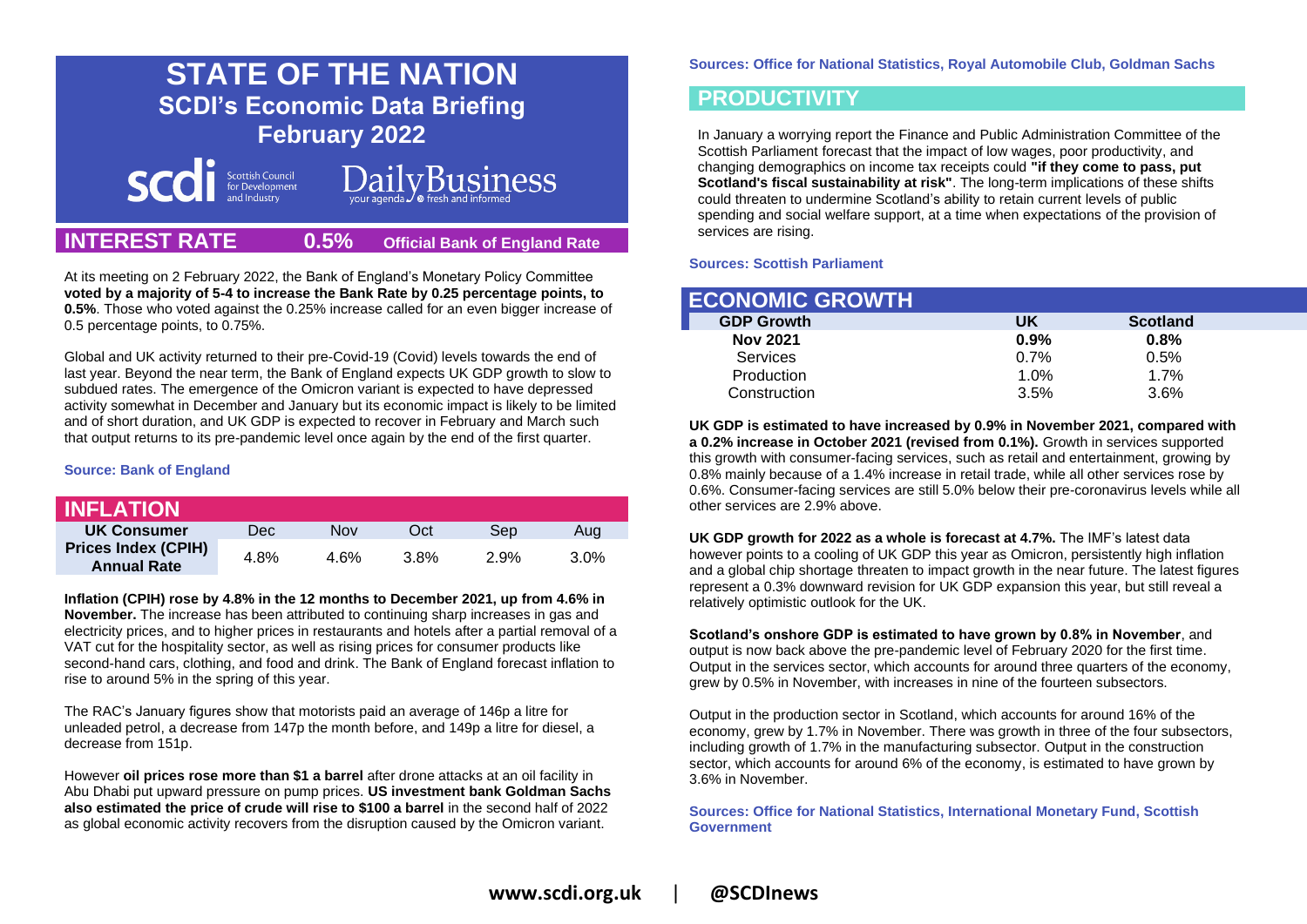## **BUSINESS ACTIVITY AND CONFIDENCE**

| <b>RBS Seasonally-</b>                               | Dec  |      | Nov Oct | Sep Aug Jul |                          | Jun |
|------------------------------------------------------|------|------|---------|-------------|--------------------------|-----|
| <b>Adjusted Purchasing</b><br><b>Managers' Index</b> | 52.7 | 55.9 |         |             | 56.3 56.1 58.1 57.5 58.4 |     |

**The RBS Purchasing Managers' Index posted 52.7 in December, down sharply from 55.9 in November**. The results (above 50) signalled a further expansion in activity, but one that was the weakest in the current 10-month sequence of growth. At the sector level, services saw a slower rate of expansion, while factory production declined for the first time since last September. At the same time, the growth of new work eased noticeably, with inflows of new business rising only mildly overall in December as Covid-19 concerns weighed on client demand.

In January it was reported that total **UK exports of goods decreased by £0.3 billion (1.0%) in November 2021**, driven by a £0.3 billion (2.1%) fall in exports to non-EU countries while exports to EU countries remained flat. **The trade in services surplus increased by £2.1 billion to £35.9 billion in the three months to November 2021.**

## **Sources: RBS, Office for National Statistics**

| <b>CONSUMER ACTIVITY AND CONFIDENCE</b>           |               |                 |                 |  |
|---------------------------------------------------|---------------|-----------------|-----------------|--|
| <b>SRC-KPMG Retail Sales Monitor (LFL</b><br>YoY) | <b>Dec</b>    | <b>Nov</b>      | Oct             |  |
| <b>Total Sales Growth</b>                         | 15.6%         | 2.6%            | $-0.3%$         |  |
| Food Sales Growth<br>Non-Food Sales Growth        | 1.2%<br>27.7% | $-2.2%$<br>6.7% | $-5.5%$<br>4.1% |  |

Shopper footfall in Scotland slumped again in December marking the fifth consecutive month in which the country suffered the deepest decline of the UK nations. **Figures from the Scottish Retail Consortium show that footfall across the country declined by 22.8% compared to the same period in 2019, a three percentage point decrease from November.** The average decline across the UK was 18.6% as the spread of the Omicron variant led to people limiting their outings.

Despite the worrying comparisons the total retail sales in Scotland increased by 15.6% for December compared to the same period the year before, when they had previously decreased by 16.6% compared to December 2019.

The uptake of retail vacancies has also increased: in the fourth quarter of 2021 **the Scottish shop vacancy rate decreased to 16.1%, from 16.4% in Q3.** At the same time, shopping centre vacancies decreased to 20.4% from Q3's 21.4%. On the High Street, vacancies remained at 15.0% for the second consecutive quarter in Q4. While retail park vacancies decreased to 12.6% in Q4 2021, down from 13.4% in Q3.

**The Federation of Small Businesses Scotland warned that this trend could lead to more firms closing their doors for good, as it released findings from its quarterly Scottish Small Business Confidence Index (SBI).** Around one in ten Scottish firms (12%) say late payment is now threatening the viability of their business and according to

**Scotland's Small Business Index fell by 23.2 points between Q3 and Q4, reaching - 22 compared to a UK-wide fall of 25 points.** This marked the second consecutive quarterly decline and the first negative reading since Q4 2020.

## **Sources: KPMG, Scottish Retail Consortium, Federation for Small Businesses**

| <b>EMPLOYMENT</b>             |               |         |               |               |
|-------------------------------|---------------|---------|---------------|---------------|
| <b>ONS monthly employment</b> | Sep 21-       | Jul 21- | May 21-       | Apr 21-       |
| <b>statistics</b>             | <b>Nov 21</b> | Sep 21  | <b>Jul 21</b> | <b>Jun 21</b> |
| <b>Economically Active</b>    | 77.9%         | 78.0%   | 77.5%         | 77.6%         |
| In Employment                 | 75.1%         | 74.8%   | 74.1%         | 74.2%         |
| Unemployed                    | $3.6\%$       | 4.1%    | 4.4%          | 4.4%          |
| <b>Economically Inactive</b>  | 22.1%         | 22.0%   | 22.5%         | 22.4%         |

Scotland's unemployment rate fell sharply in the autumn to below pre-pandemic levels. Office for National Statistics data showed the number of **Scots seeking work between September and November fell on the previous quarter by 0.8% to 3.6%. The figure for the UK as a whole was 4.1%.**

Meanwhile**, the employment rate rose to 75.1% of working age adults, lower than the UK figure of 75.5%.** In addition "early estimates" from HMRC showed that **in December 2021 there were 2.42 million employees in Scotland -** 22,000 more than there were in February 2020.

Meanwhile, ONS figures showed average pay rises are failing to keep up with the rise in the cost of living. **While wages rose in the year to November, they did not rise as fast as prices over the same period.** This meant that average weekly earnings - adjusted for price rises - fell for the first time since July 2020. Regular pay, excluding bonuses and adjusted for inflation, fell 1% in November compared with the same month in the previous year.

The number of **job vacancies in October to December 2021 rose to a new record of 1,247,000, an increase of 462,000 from the pre-coronavirus (COVID-19) pandemic level** in January to March 2020. In October to December 2021, the total number of vacancies increased by 127,800 (11.4%) on the quarter, with the largest increase seen in human health and social work which was up 26,800 (14.9%) to a new record of 206,000.

Demographic trends show that during the latest three-month period, which covered the end of the Coronavirus Job Retention Scheme (CJRS), there had been increases in the employment rates and decreases in the unemployment rates for both men and women. The increase in the economic inactivity rate compared with the previous three-month period was driven by women, but the inactivity rate for men has also increased and remains above pre-coronavirus rates.

The same statistics continue to bear out that young people (aged 16 to 24 years) have been particularly affected by the pandemic, with the employment rate impacted more than other age groups. However, during the three-months up to December there was an increase in the employment rate and a decrease in the unemployment rate for young

**www.scdi.org.uk** | **@SCDInews**